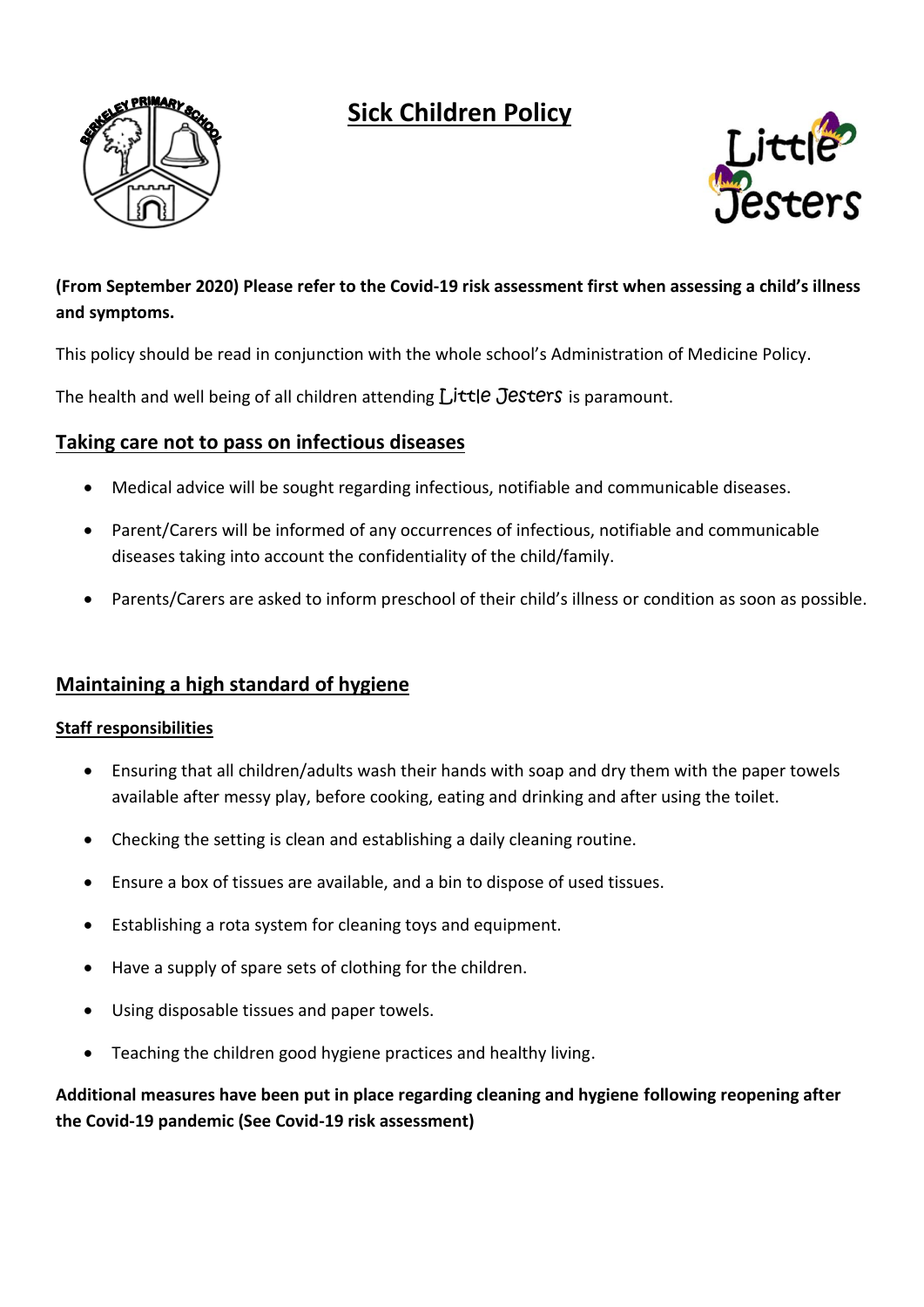## **If a child becomes unwell whilst at Preschool, the following procedure will apply:**

- Parent/Carer would be contacted immediately by the Preschool Leader.
- The child will be kept with a staff member quietly away from other children until collected by their Parent/Carer.
- A member of staff who is a first aider will look after the child, and First Aid will be administered if required.
- Medication will not be administered by Preschool staff and if the Parent/Carer would like the child to receive medication they will come into the setting and administer it themselves. If the medication is for a long term ongoing condition, then the Preschool Leader will make individual arrangements based on the needs of the child – (please see the school's Administration of Medicine Policy for further information).
- If the child requires immediate medical treatment the emergency services will be called, the Parent/Carer will be contacted. A member of staff will accompany the child to hospital taking the Emergency form with them, if the Parent/Carer has not already arrived at preschool.
- All members of staff should have a Paediatric First Aid Certificate in Early Years.
- If a child is sick or has diarrhoea, the Parent/Carer will be asked to keep their child at home for 48 hours before bringing their child back to preschool.

## **Parental Responsibilities**

- If the child/children are unwell and not able to attend preschool, the Parent/Carer should inform the preschool as soon as possible, preferably before the session has started.
- If the illness is infectious then Parents/Carers must inform the Preschool Leader as soon as possible so other Parents/Carers can be advised.
- If the child's medical information changes then it is the responsibility of the Parent/Carers to inform the Preschool Leader as soon as possible so records can be kept up to date.
- If there are specific requests that are linked to a child's cultural or religious beliefs then parents/carers must put these in writing and discuss them with Preschool Leader and Key Person to ensure a good understanding of needs.
- Any inhalers must be clearly labelled and **handed** to the child's Key Person to be stored safely. Inhalers must not be left in children's pockets or bags. It is up to the Parent/Carer to replace the inhaler when it has run out of date or is empty.
- In the case of a SEND child where medication is required daily then the Parent/Carer must have a medical document stating the needs and how/when medication is to be administered. The Parent/Carer and the Preschool Leader will together put together a signed document stating the